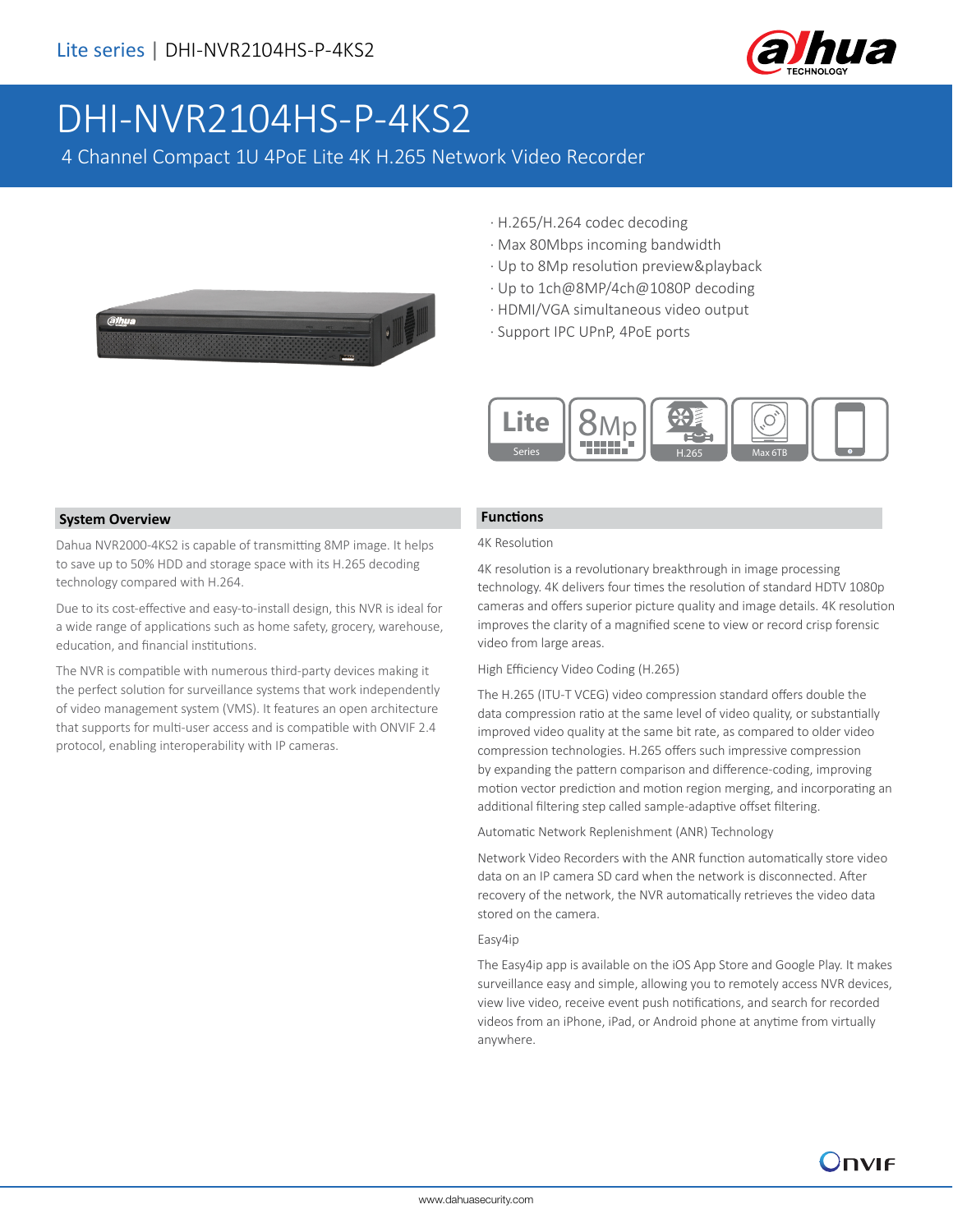# Lite Series | DHI-NVR2104HS-P-4KS2

# **Technical Specification** System Main Processor **Dual-core embedded processor** Operating System Embedded LINUX Audio and Video IP Camera Input 4 Channel Two-way Talk 1 Channel Input, 1 Channel Output, RCA Display Interface 1 HDMI, 1 VGA Resolution HDMI: 3840×2160, 1920×1080, 1280×1024, 1280×720 VGA: 1920×1080, 1280×1024, 1280×720 Decoding Capacity 1ch@8MP 30fps, 4ch@1080P 30fps Multi-screen Display 1/4 OSD Camera title, Time, Camera lock, Motion detection, Recording Recording Compression H.265/H.264 Resolution 8MP/6MP/5MP/4MP/3MP/1080P/720P/D1&etc. Record Rate 80Mbps Bit Rate 16Kbps ~ 20Mbps Per Channel Record Mode Manual, Schedule(Regular(Continuous), MD, Stop Record Interval 1~120 min (default: 60 min), Pre-record: 1~30 sec, Post-record: 10~300 sec Video Detection and Alarm

| <b>Trigger Events</b>    | Recording, PTZ, Tour, Video Push, Snapshot, and<br><b>Screen Tips</b>                                                                                               |  |
|--------------------------|---------------------------------------------------------------------------------------------------------------------------------------------------------------------|--|
| <b>Video Detection</b>   | Motion Detection, MD Zones: 396 (22 $\times$ 18),<br>and Tampering                                                                                                  |  |
| Alarm input              | N/A                                                                                                                                                                 |  |
| <b>Relay Output</b>      | N/A                                                                                                                                                                 |  |
| Playback and Backup      |                                                                                                                                                                     |  |
| Sync Playback            | 1/4                                                                                                                                                                 |  |
| Search Mode              | Time /Date, MD and Exact Search<br>(accurate to second)                                                                                                             |  |
| <b>Playback Function</b> | Play, Pause, Stop, Rewind, Fast play, Slow Play, Next<br>File, Previous File, Next Camera, Previous Camera,<br>Full Screen, Shuffle, Backup Selection, Digital Zoom |  |
| Backup Mode              | <b>USB Device/Network</b>                                                                                                                                           |  |

| Third-party Support            |                                                                                                                                                 |  |
|--------------------------------|-------------------------------------------------------------------------------------------------------------------------------------------------|--|
| <b>Third-party Support</b>     | Arecont Vision, AXIS, Bosch, Brickcom, Canon,<br>CP Plus, Dynacolor, Honeywell, Panasonic, Pelco,<br>Samsung, Sanyo, Sony, Videotec, and more   |  |
| Network                        |                                                                                                                                                 |  |
| Interface                      | 1 RJ-45 port (10/100Mbps)                                                                                                                       |  |
| PoE                            | 4 ports (IEEE802.3at/af)                                                                                                                        |  |
| <b>Network Function</b>        | HTTP/HTTPS, TCP/IP, IPv4/IPv6, RTSP, UDP, NTP,<br>DHCP, DNS, IP Filter, DDNS, IP Search(Support Dahua<br>IP camera, DVR, NVS and etc.), Easy4ip |  |
| <b>Optical Fiber Interface</b> | N/A                                                                                                                                             |  |
| Max. User Access               | 128 users                                                                                                                                       |  |
| Smart Phone                    | iPhone, iPad, Android                                                                                                                           |  |
| Interoperability               | ONVIF 2.4, SDK, CGI                                                                                                                             |  |
| Storage                        |                                                                                                                                                 |  |
| <b>Internal HDD</b>            | 1 SATA III Port, up to 6TB capacity for each HDD                                                                                                |  |
| <b>HDD Mode</b>                | Single                                                                                                                                          |  |
| eSATA                          | N/A                                                                                                                                             |  |
| Auxiliary Interface            |                                                                                                                                                 |  |
| <b>USB</b>                     | 2 ports (1 Rear USB2.0, 1 Front USB2.0)                                                                                                         |  |
| <b>RS232</b>                   | N/A                                                                                                                                             |  |
| <b>RS485</b>                   | N/A                                                                                                                                             |  |
| Electrical                     |                                                                                                                                                 |  |
| Power Supply                   | Single, DC48V/1.25A                                                                                                                             |  |
| Power Consumption              | NVR: <5.3W (without HDD)                                                                                                                        |  |
|                                | PoE: Max 25.5w for single port, 50w in total                                                                                                    |  |
| Environmental                  |                                                                                                                                                 |  |
| <b>Operating Conditions</b>    | -10°C ~ +55°C (+14°F ~ +131°F), 86 ~ 106kpa                                                                                                     |  |
| <b>Storage Conditions</b>      | -20°C ~ +70°C (-4°F ~ +158°F), 0 ~ 90% RH                                                                                                       |  |
| Construction                   |                                                                                                                                                 |  |
| Dimensions(W×D×H)              | Compact 1U, 260mm×224.9mm×47.6mm<br>$(10.2" \times 8.9" \times 1.9")$                                                                           |  |
| Net Weight                     | 0.8kg (1.76 lb) (without HDD)                                                                                                                   |  |
| <b>Gross Weight</b>            | 1.6kg(3.53 lb)(without HDD)                                                                                                                     |  |
| Certifications                 |                                                                                                                                                 |  |
| CE                             | EN55032, EN55024, EN50130-4, EN60950-1                                                                                                          |  |
| <b>FCC</b>                     | Part 15 Subpart B, ANSI C63.4-2014                                                                                                              |  |
| UL                             | UL60950-1                                                                                                                                       |  |